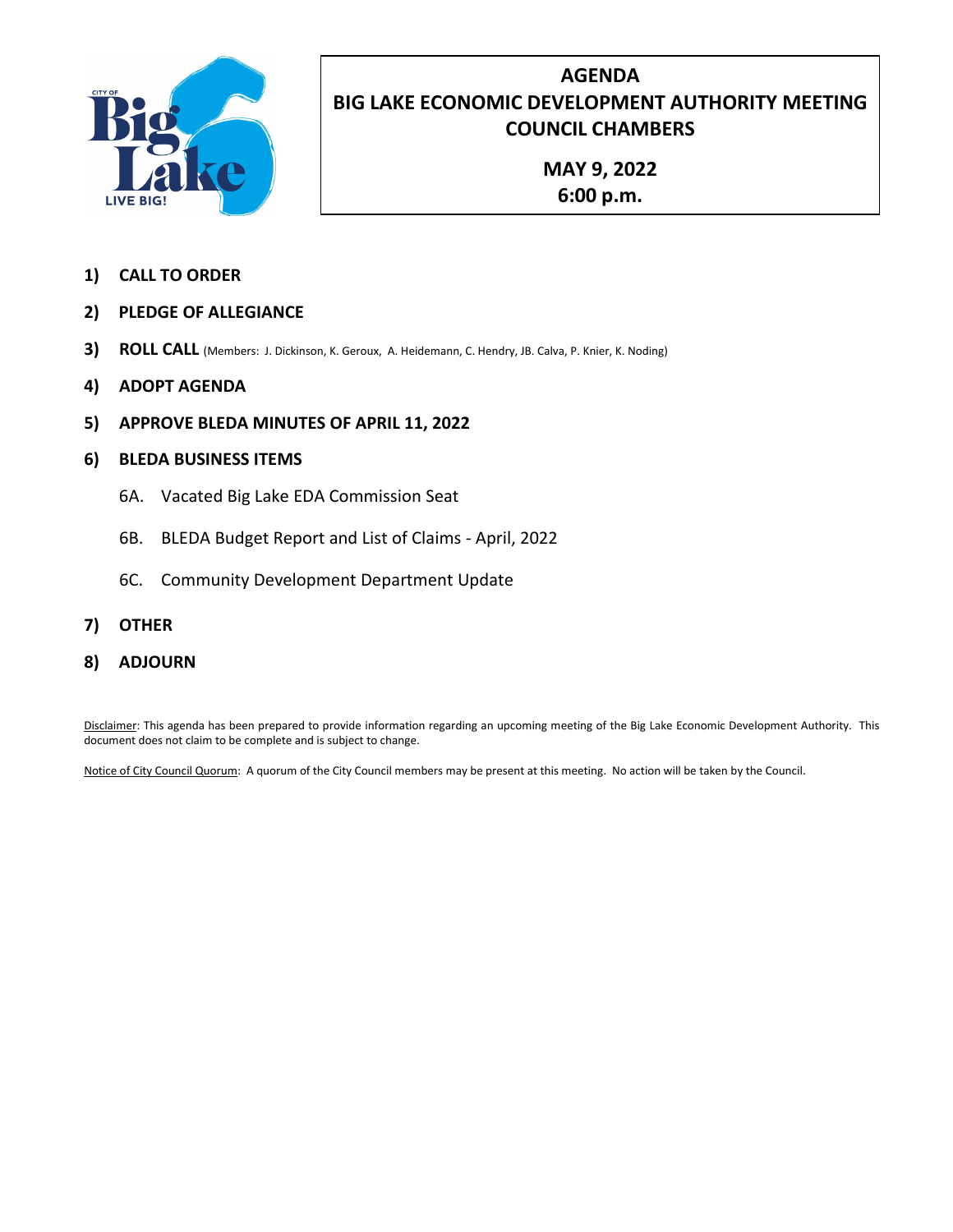

# **AGENDA ITEM**

# **Big Lake Economic Development Authority**

| <b>Prepared By:</b>                                                                                                  | <b>Meeting Date:</b>                                                  | Item No. |
|----------------------------------------------------------------------------------------------------------------------|-----------------------------------------------------------------------|----------|
| Corrie Scott, BLEDA Secretary                                                                                        | 5/9/2022                                                              | 5Α       |
| <b>Item Description:</b><br>April 11, 2022 Big Lake Economic Development Authority<br><b>Regular Meeting Minutes</b> | <b>Reviewed By:</b> Hanna Klimmek, BLEDA<br><b>Executive Director</b> |          |
|                                                                                                                      | <b>Reviewed By: N/A</b>                                               |          |

#### *ACTION REQUESTED*

Approve the April 11, 2022 Big Lake Economic Development Authority (BLEDA) Regular Meeting Minutes as presented.

#### *BACKGROUND/DISCUSSION*

The April 11, 2022 BLEDA Regular Meeting Minutes are attached for review.

#### *ATTACHMENTS*

04-11-22 BLEDA Regular Meeting Minutes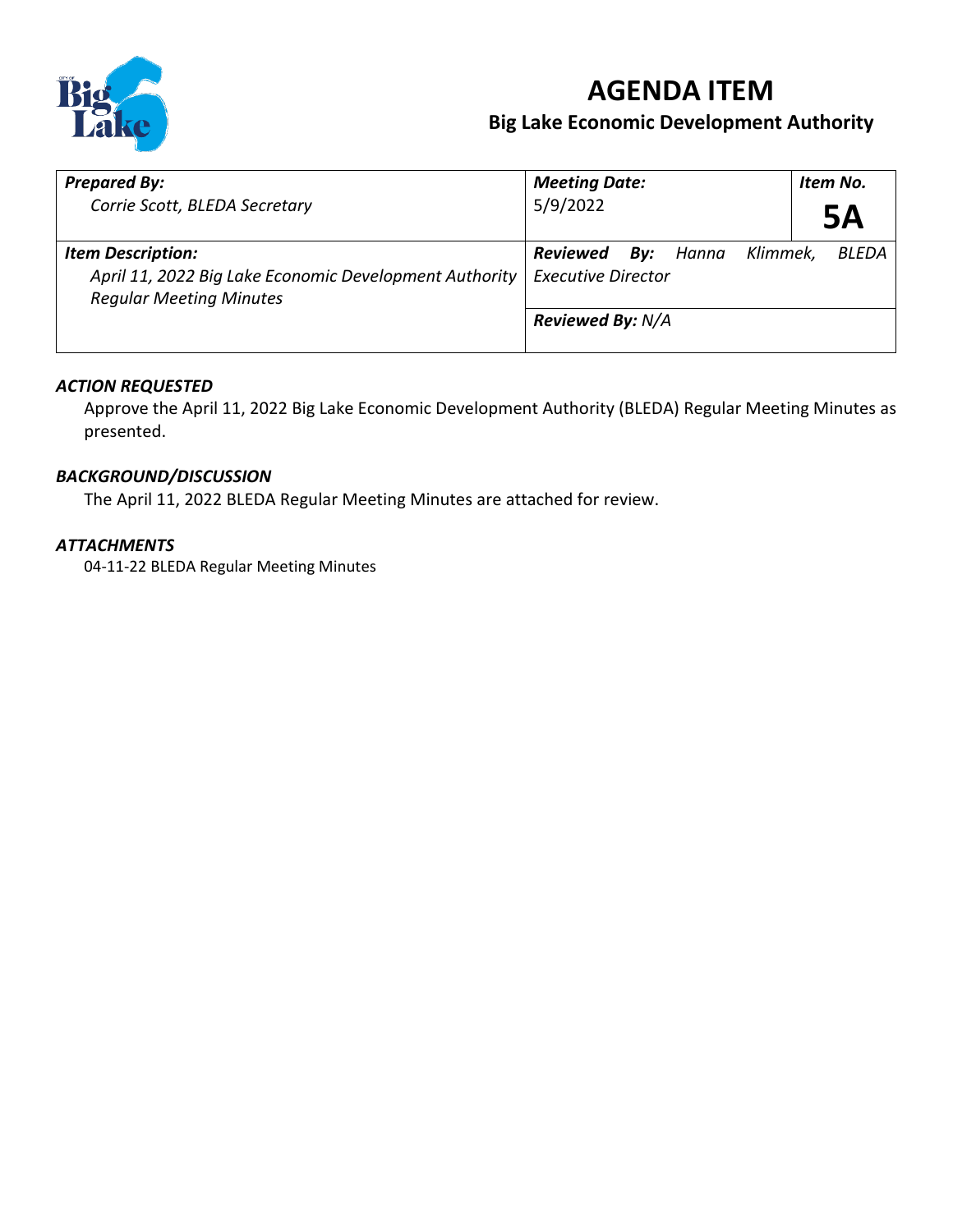# **BIG LAKE ECONOMIC DEVELOPMENT AUTHORITY MEETING MINUTES**

# **MONDAY, APRIL 11, 2022**

# **1. CALL TO ORDER**

President Alan Heidemann called the meeting to order at 6:00 p.m.

# **2. PLEDGE OF ALLEGIANCE**

The Pledge of Allegiance was recited.

# **3. ROLL CALL**

Commissioners present: J. Brian Calva, Jim Dickinson, Alan Heidemann, Cole Hendry, Paul Knier, and Kim Noding. Commissioners absent: Ken Geroux.

Also present: BLEDA Executive Director Hanna Klimmek and BLEDA Assistant Treasurer Deb Wegeleben.

# **4. ADOPT AGENDA**

Commissioner Noding motioned to approve the agenda as presented. Seconded by Commissioner Knier, unanimous ayes, motion carried.

# **5. APPROVE BLEDA MEETING MINUTES OF MARCH 14, 2022**

Commissioner Knier motioned to approve the March 14, 2022 BLEDA minutes. Seconded by Commissioner Calva, unanimous ayes, motion carried.

# **6. BLEDA BUSINESS ITEMS**

## **6A. STRATEGIC PLAN – 1ST QUARTER REPORT (JANUARY 1, 2022 – MARCH 31, 2022)**

Klimmek reviewed the 1st quarter Strategic Plan report and asked the BLEDA to discuss and recommend revisions.

# **6B. BLEDA BUDGET AND LIST OF CLAIMS**

Knier asked about the Revolving Loan Fund. Klimmek stated that she has talked with businesses about the opportunity and has received feedback that businesses are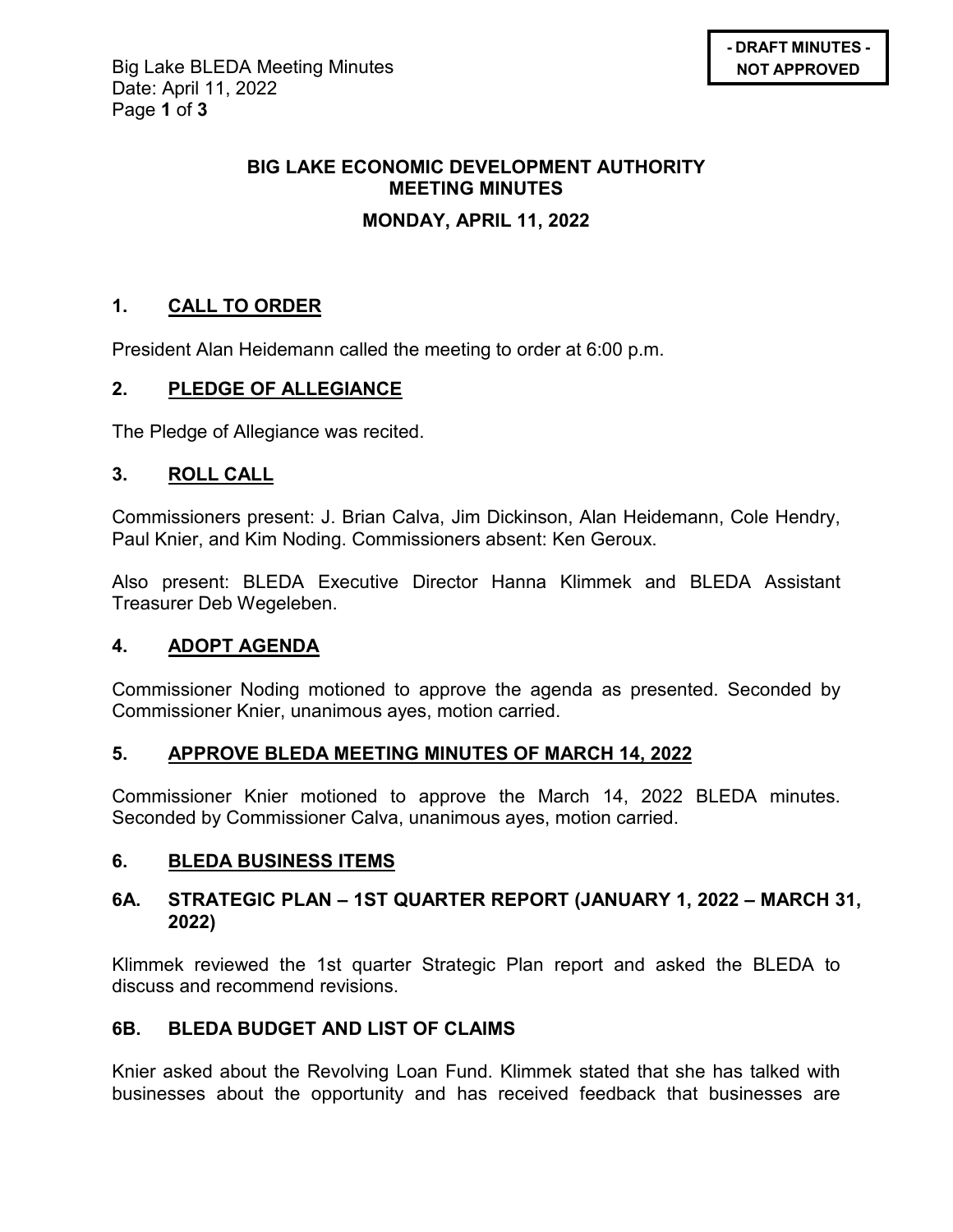Big Lake BLEDA Meeting Minutes Date: April 11, 2022 Page **2** of **3**

interested in expanding parking with a loan, but that no formal applications have been submitted. Hendry asked about the interest rate. Wegeleben stated that it is outlined within the RLF policy on the website.

Commissioner Dickinson motioned to accept the budget report and approve the BLEDA List of Claims for March 2022 as presented. Seconded by Commissioner Noding, unanimous ayes, motion carried.

## **6C. COMMUNITY DEVELOPMENT DEPARTMENT UPDATE**

Klimmek discussed the status of various projects within Community Development. This update included Housing, Commercial and Industrial, BLEDA, Planning and Zoning, Building, and Recreation and Communication.

Knier asked when the developments that are currently in the application process will break ground. Klimmek stated likely not until August or September due to the processes that they musts go through for approval. She stated that staff anticipates pressure in August and September from developments to be approved so they can break ground before the ground freezes.

Knier asked when Willy McCoy's will be opening. Klimmek stated that it was originally scheduled in May but that they will likely open around August. She also stated that they are not likely to take the name Willy McCoys as they are considering other options.

# **7. OTHER**

Commissioner Knier motioned to recess the regular session at 6:15 p.m. to go to Closed Session for Item 8A – Consider Purchase of Property (Parcel #65-408-0310, #65-408-0320, and #65-408-0230). Seconded by Commissioner Noding, unanimous ayes, motion carried.

# **8. CLOSED SESSION**

## **8A. CONSIDER PURCHASE OF PROPERTY (PARCEL #65-408-0310, #65-408- 0320, AND #65-408-0230)**

Commissioner Noding motioned to open the Closed Session at 6:15 p.m. Seconded by Commissioner Dickinson, unanimous ayes, motion carried.

Commissioners present: J. Brian Calva, Jim Dickinson, Alan Heidemann, Cole Hendry, Paul Knier, and Kim Noding. Commissioners absent: Ken Geroux. Also present: BLEDA Executive Director Hanna Klimmek and BLEDA Assistant Treasurer Deb Wegeleben.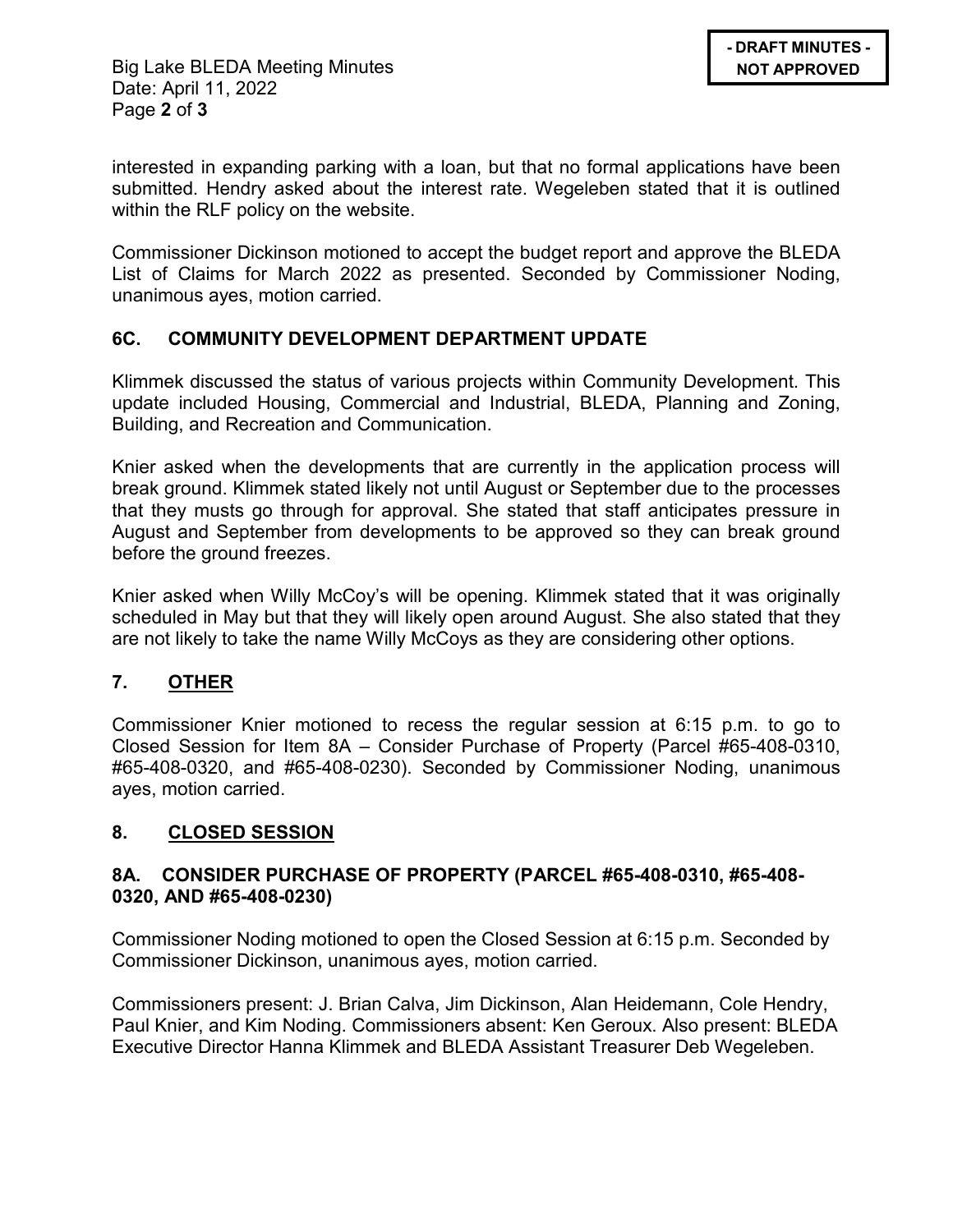Big Lake BLEDA Meeting Minutes Date: April 11, 2022 Page **3** of **3**

The BLEDA discussed/considered the offer for sale of property identified as parcels #65-408-0310, #65-408-0320, and #65-408-0230, allowed per M.S. 13D.05, subd. 3c3. The BLEDA provided direction to staff on this offer for purchase of property (parcels #65-408-0310, #65-408-0320, and #65-408-0230). No action was taken by the BLEDA during the Closed Session.

Commissioner Knier motioned to close the Closed Session and reconvene the regular meeting at 6:36 p.m. Seconded by Commissioner Noding, unanimous ayes, motion carried.

Commissioner Dickinson motioned to authorize acquisition of parcels #65-408-0310, #65-408-0320, and #65-408-0230 within the amount disclosed in the Closed Session. Seconded by Commissioner Calva, unanimous ayes, motion carried.

## **9. ADJOURN**

Commissioner Knier motioned to adjourn the meeting at 6:39 p.m. Seconded by Commissioner Noding, unanimous ayes, meeting adjourned.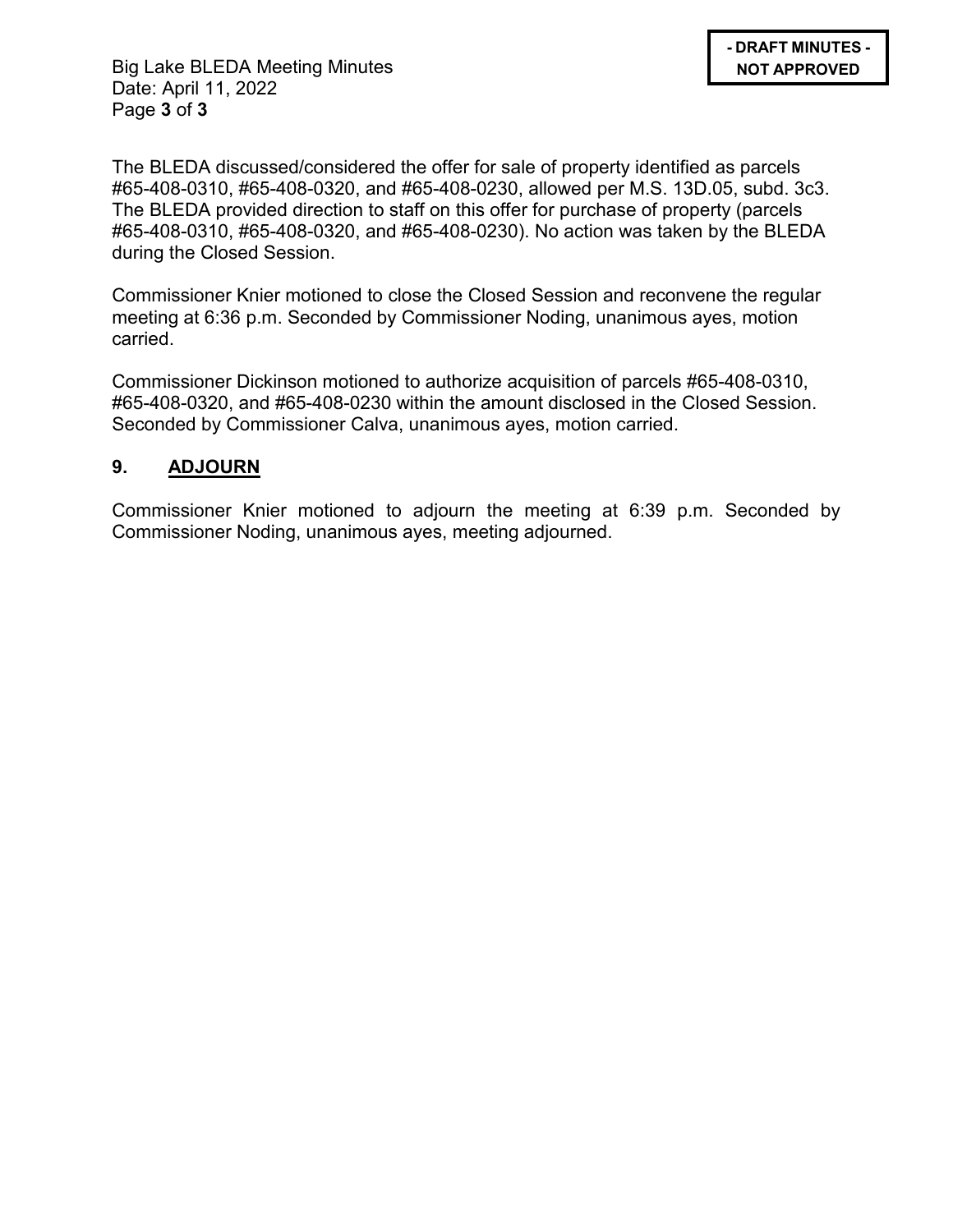

# **AGENDA ITEM**

# **Big Lake Economic Development Authority**

| <b>Prepared By:</b>                                              | <b>Meeting Date:</b>    | Item No.  |
|------------------------------------------------------------------|-------------------------|-----------|
| Hanna Klimmek, BLEDA Executive Director                          | 5/9/2022                | <b>6A</b> |
| <b>Item Description:</b><br>Vacated Big Lake EDA Commission Seat | <b>Reviewed By: N/A</b> |           |
|                                                                  | <b>Reviewed By: N/A</b> |           |

#### *ACTION REQUESTED*

**Motion to accept the resignation of Commissioner J. Brian Calva and authorize BLEDA staff to advertise for the open position and collect letters of interest from residents who live within city limits, or are a managing agent of a business located within the city limits of the City of Big Lake.** 

#### *BACKGROUND/DISCUSSION*

Commissioner J. Brian Calva provided the city with written notice of his intent to resign from the Big Lake Economic Development Authority (BLEDA) on Friday, April 8, 2022. Within the notice, Commissioner Calva indicated that his last meeting will be on May 9, 2022.

Commissioner Calva was appointed to the BLEDA by the Big Lake City Council in July of 2019. The term expiration of his seat (SEAT C) is 12/31/2024.

The candidate who is recommended by the Committee Interview Panel (BLEDA President, Alan Heidemann; BLEDA Vice President, Ken Geroux; Council Member, Kim Noding; Council Member, Paul Seefeld; BLEDA Executive Director, Hanna Klimmek) will be appointed to serve the remaining time within the term through 12/31/2024.

Thank you, BLEDA Commissioner Calva, for your contributions to the Big Lake Economic Development Authority!

#### *FINANCIAL IMPACT*

N/A

#### *STAFF RECOMMENDATION*

Staff recommends the BLEDA consider formally approving the resignation of Commissioner J. Brian Calva and authorize BLEDA staff to advertise for the open position and collect letters of interest from residents who live within city limits, or are a managing agent of a business located within the city limits of the City of Big Lake.

#### *ATTACHMENTS*

N/A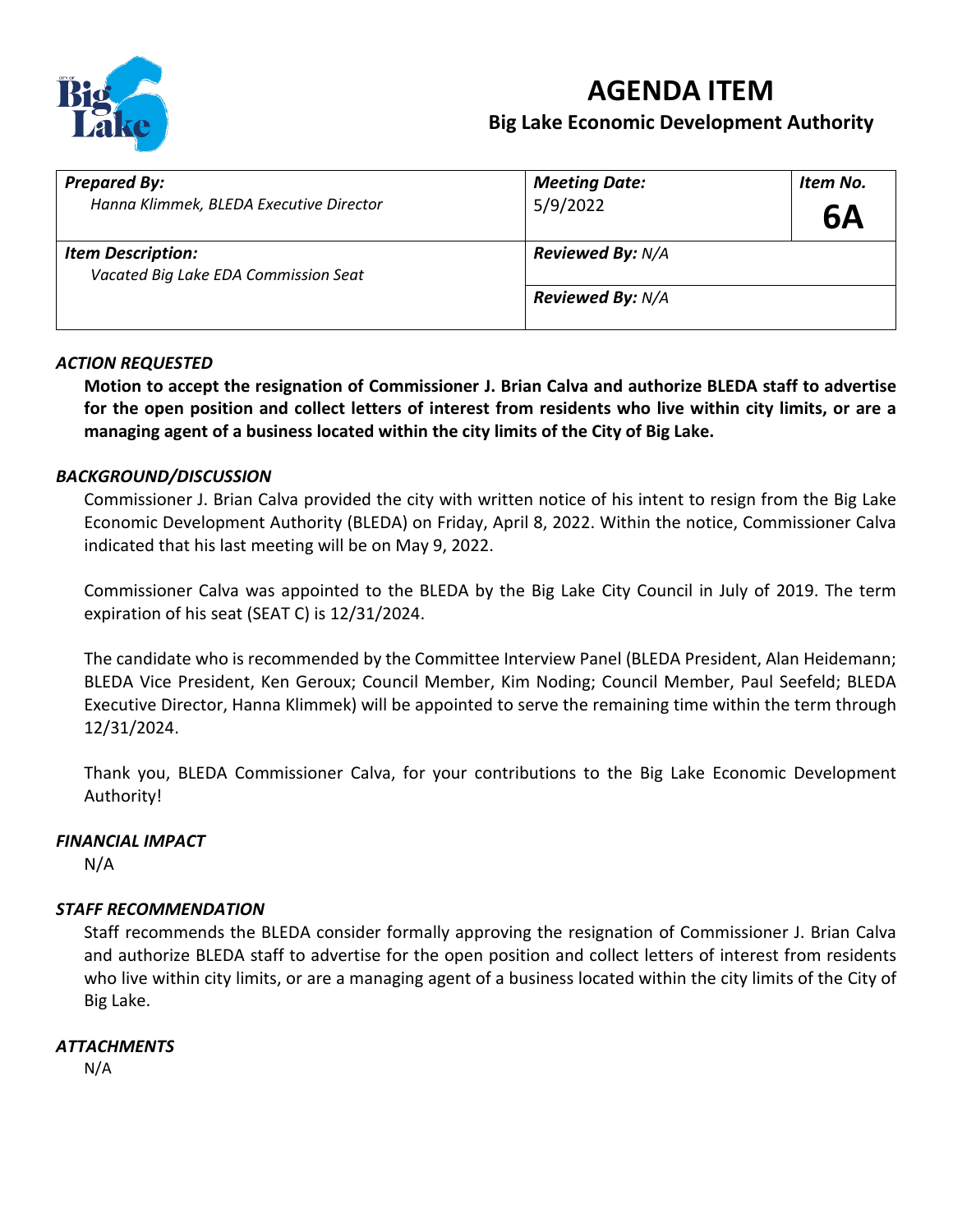

# **AGENDA ITEM Big Lake Economic Development Authority**

| <b>Prepared By:</b><br>Deb Wegeleben, BLEDA Assistant Treasurer                    | <b>Meeting Date:</b><br>5/9/2022                                 | Item No.<br>6B |  |
|------------------------------------------------------------------------------------|------------------------------------------------------------------|----------------|--|
| <b>Item Description:</b><br>BLEDA Financial Report and List of Claims - April 2022 | <b>Reviewed By:</b> Hanna Klimmek, Interim City<br>Administrator |                |  |
|                                                                                    | <b>Reviewed By: N/A</b>                                          |                |  |

## *ACTION REQUESTED*

Approve the BLEDA Financial Report and List of Claims for April 2022

## *BACKGROUND/DISCUSSION*

Attached are the BLEDA April 2022 Financial Report and List of Claims for the BLEDA's review.

## *ATTACHMENTS*

BLEDA Financial Report and List of Claims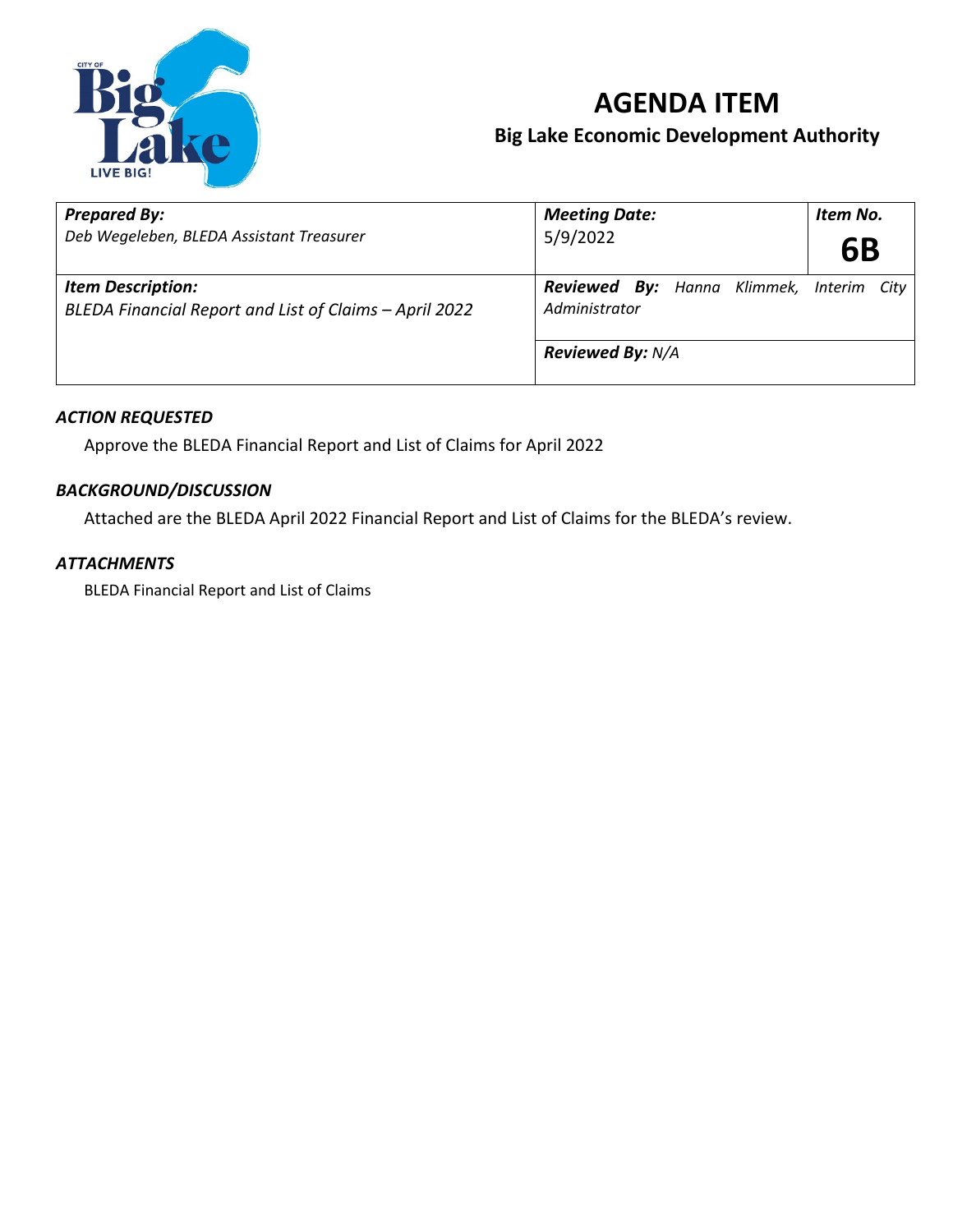| CITY OF BIG LAKE       |         |                     |                            | Page: 1<br>May 04, 2022 01:42PM |                   |                 |                  |         |
|------------------------|---------|---------------------|----------------------------|---------------------------------|-------------------|-----------------|------------------|---------|
| Date                   | Journal | Reference<br>Number | Payee or Description       |                                 | Account<br>Number | Debit<br>Amount | Credit<br>Amount | Balance |
| Interest Earned        |         |                     | 03/31/2022 (03/22) Balance |                                 | 275-000-3999      |                 |                  | 167.58- |
| 05/04/2022 CRJE        |         |                     | <b>APRIL INTEREST</b>      |                                 |                   |                 | $5.11 -$         |         |
| 05/04/2022 JE          |         |                     | 20 APRIL INTEREST          |                                 |                   |                 | $24.23 -$        |         |
| <b>YTD Encumbrance</b> |         | .00 YTD Actual      | $-196.92$ Total            | -196.92 YTD Budget              | -800.00 Unearned  | 603.08          |                  |         |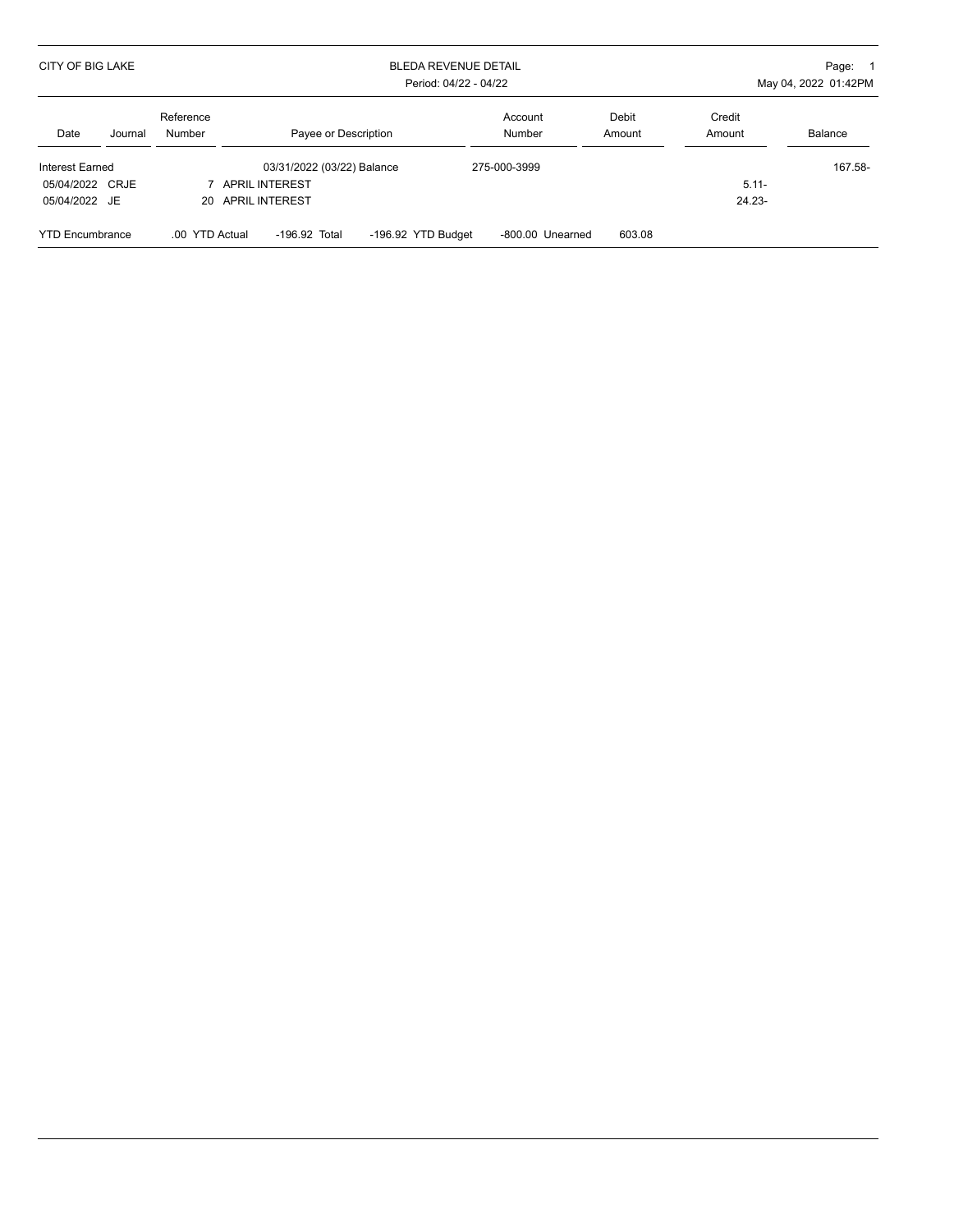| CITY OF BIG LAKE                         |         |                     | <b>BLEDA EXPENDITURES DETAIL</b><br>Period: 04/22 - 04/22 |                                                                                                                                                      |  |                      |                      |                 | Page: 1<br>May 04, 2022 01:41PM |           |
|------------------------------------------|---------|---------------------|-----------------------------------------------------------|------------------------------------------------------------------------------------------------------------------------------------------------------|--|----------------------|----------------------|-----------------|---------------------------------|-----------|
| Date                                     | Journal | Reference<br>Number |                                                           | Payee or Description                                                                                                                                 |  |                      | Account<br>Number    | Debit<br>Amount | Credit<br>Amount                | Balance   |
| Wages<br>04/13/2022 PC                   |         |                     |                                                           | 03/31/2022 (03/22) Balance<br>20 PAYROLL TRANS FOR 4/9/2022 PAY PERIOD                                                                               |  |                      | 275-000-00-05-4002   | 2,280.80        |                                 | 13,899.36 |
| <b>YTD Encumbrance</b>                   |         | .00 YTD Actual      |                                                           | 16,180.16 Total                                                                                                                                      |  | 16,180.16 YTD Budget | 59,309.00 Unexpended | 43,128.84       |                                 |           |
| Insurance Benefits (er)<br>04/13/2022 PB |         |                     |                                                           | 03/31/2022 (03/22) Balance<br>29 PAYROLL TRANS FOR 4/9/2022 PAY PERIOD                                                                               |  |                      | 275-000-00-05-4008   | 315.54          |                                 | 946.61    |
| <b>YTD Encumbrance</b>                   |         | .00 YTD Actual      |                                                           | 1,262.15 Total                                                                                                                                       |  | 1,262.15 YTD Budget  | 3,798.00 Unexpended  | 2,535.85        |                                 |           |
| <b>HSA Accounts</b><br>04/13/2022 PB     |         |                     |                                                           | 03/31/2022 (03/22) Balance<br>31 PAYROLL TRANS FOR 4/9/2022 PAY PERIOD                                                                               |  |                      | 275-000-00-05-4009   | 31.25           |                                 | 187.50    |
| <b>YTD Encumbrance</b>                   |         | .00 YTD Actual      |                                                           | 218.75 Total                                                                                                                                         |  | 218.75 YTD Budget    | 750.00 Unexpended    | 531.25          |                                 |           |
| F.I.C.A./Medicare (er)<br>04/13/2022 PB  |         |                     |                                                           | 03/31/2022 (03/22) Balance<br>35 PAYROLL TRANS FOR 4/9/2022 PAY PERIOD                                                                               |  |                      | 275-000-00-05-4010   | 174.48          |                                 | 1,063.29  |
| <b>YTD Encumbrance</b>                   |         | .00 YTD Actual      |                                                           | 1,237.77 Total                                                                                                                                       |  | 1,237.77 YTD Budget  | 4,538.00 Unexpended  | 3,300.23        |                                 |           |
| $P.E.R.A.$ (er)<br>04/13/2022 PB         |         |                     |                                                           | 03/31/2022 (03/22) Balance<br>33 PAYROLL TRANS FOR 4/9/2022 PAY PERIOD                                                                               |  |                      | 275-000-00-05-4012   | 171.06          |                                 | 1,042.45  |
| <b>YTD Encumbrance</b>                   |         | .00 YTD Actual      |                                                           | 1,213.51 Total                                                                                                                                       |  | 1,213.51 YTD Budget  | 4,449.00 Unexpended  | 3,235.49        |                                 |           |
| Audit<br>04/05/2022 AP                   |         |                     | 83 BERGANKDV                                              | 03/31/2022 (03/22) Balance<br>**Inv. No: 1156610 **Desc: 2021 AUDIT-<br>INTERIM BILLING ** Inv. Date: 4/5/2022                                       |  |                      | 275-000-00-20-4140   | 150.00          |                                 | 300.00    |
| <b>YTD Encumbrance</b>                   |         | .00 YTD Actual      |                                                           | 450.00 Total                                                                                                                                         |  | 450.00 YTD Budget    | 500.00 Unexpended    | 50.00           |                                 |           |
| Legal<br>04/11/2022 AP                   |         |                     |                                                           | 03/31/2022 (03/22) Balance<br>213 CAMPBELL KNUTSON PROFESSIONAL<br>**Inv. No: 04112022 **Desc: BLEDA LEGAL PA<br>& TITLE WORK **Inv. Date: 4/11/2022 |  |                      | 275-000-00-20-4170   | 750.00          |                                 | .00.      |
| <b>YTD Encumbrance</b>                   |         | .00 YTD Actual      |                                                           | 750.00 Total                                                                                                                                         |  | 750.00 YTD Budget    | 3,000.00 Unexpended  | 2,250.00        |                                 |           |
| Website<br>04/21/2022 AP                 |         |                     | 587 CIVICPLUS                                             | 03/31/2022 (03/22) Balance<br>**Inv. No: 224619 **Desc: 2022 WEBSITE<br>ANNUAL RENEWAL ** Inv. Date: 4/21/2022                                       |  |                      | 275-000-00-25-4134   | 250.00          |                                 | .00.      |
| <b>YTD Encumbrance</b>                   |         | .00 YTD Actual      |                                                           | 250.00 Total                                                                                                                                         |  | 250.00 YTD Budget    | 250.00 Unexpended    | .00.            |                                 |           |
| Advertising                              |         |                     |                                                           | 03/31/2022 (03/22) Balance                                                                                                                           |  |                      | 275-000-00-25-4220   |                 |                                 | 66.67     |
| <b>YTD Encumbrance</b>                   |         | .00 YTD Actual      |                                                           | 66.67 Total                                                                                                                                          |  | 66.67 YTD Budget     | 1,100.00 Unexpended  | 1,033.33        |                                 |           |
| Training/Schools<br>04/25/2022 AP        |         |                     |                                                           | 03/31/2022 (03/22) Balance<br>683 US BANK (E-CHECKS)<br>**Inv. No: 04252022 **Desc: EDAM<br>CONFERENCE **Inv. Date: 4/25/2022                        |  |                      | 275-000-00-25-4238   | 345.00          |                                 | 315.00    |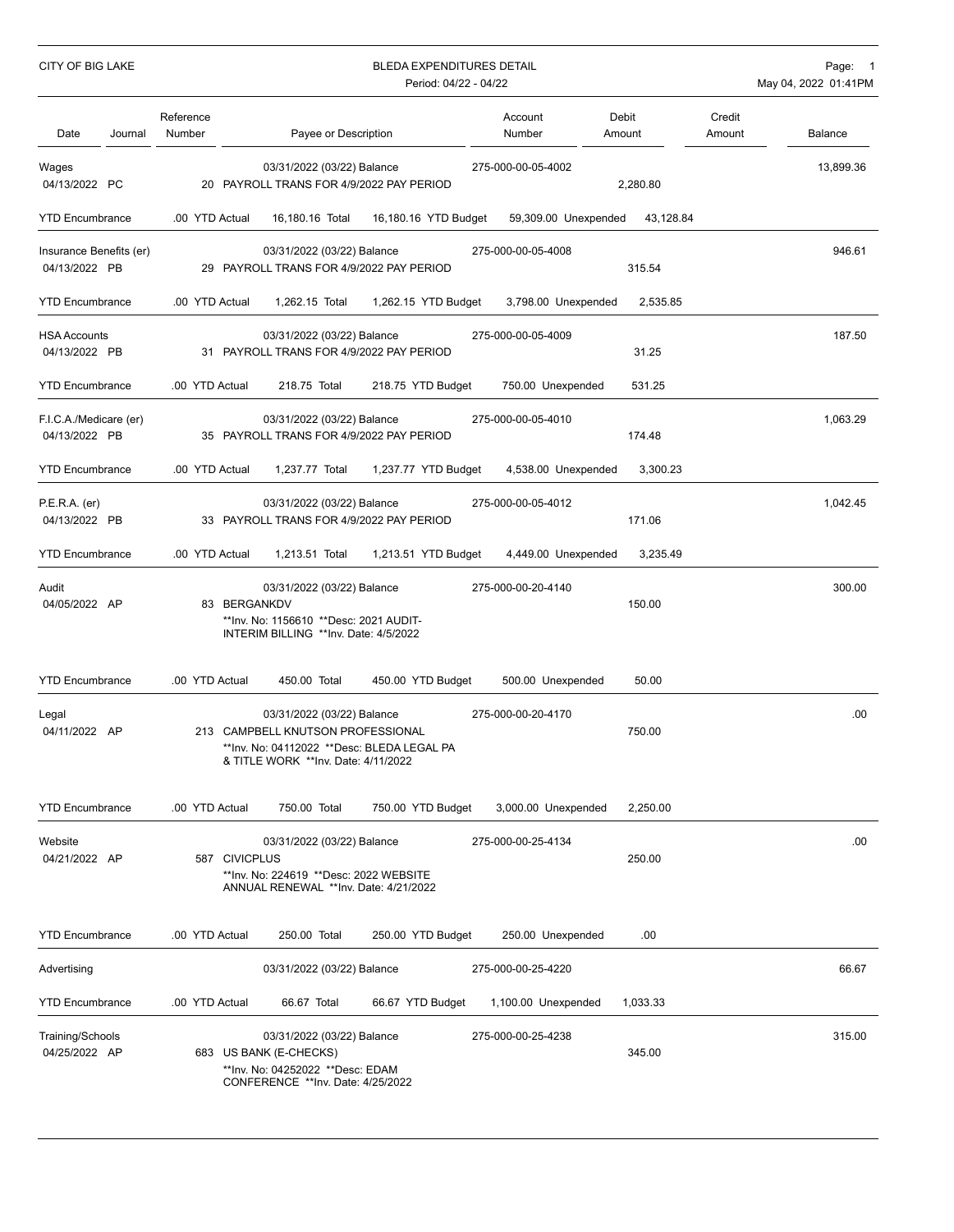| <b>CITY OF BIG LAKE</b> |         |                          | BLEDA EXPENDITURES DETAIL<br>Period: 04/22 - 04/22 |                      |                      |                 |                  | Page: 2<br>May 04, 2022 01:41PM |
|-------------------------|---------|--------------------------|----------------------------------------------------|----------------------|----------------------|-----------------|------------------|---------------------------------|
| Date                    | Journal | Reference<br>Number      | Payee or Description                               |                      | Account<br>Number    | Debit<br>Amount | Credit<br>Amount | Balance                         |
| <b>YTD Encumbrance</b>  |         | .00 YTD Actual           | 660.00 Total                                       | 660.00 YTD Budget    | 1,000.00 Unexpended  | 340.00          |                  |                                 |
| Transfers Out           |         |                          | 03/31/2022 (03/22) Balance                         |                      | 275-000-00-71-4612   |                 |                  | 46.362.00                       |
| <b>YTD Encumbrance</b>  |         | <b>YTD Actual</b><br>.00 | 46.362.00 Total                                    | 46.362.00 YTD Budget | 46,362.00 Unexpended | .00             |                  |                                 |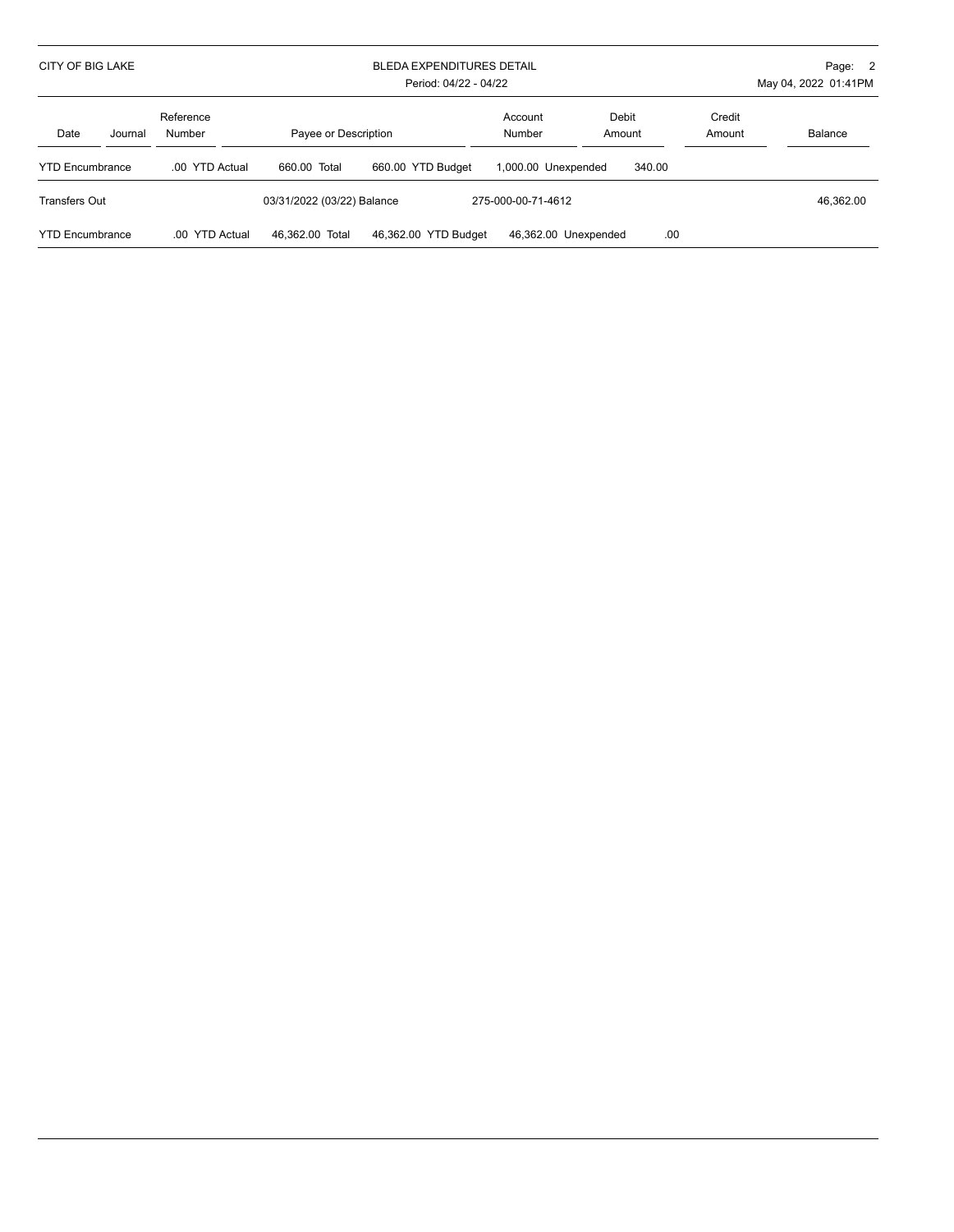

**unaudited**

**Big Lake Economic Development Authority Balance Sheet April 30, 2022**

| <b>Assets</b>                                                                                                                                                                                           | <b>Balance</b>                                    | <b>Comments</b>                            |
|---------------------------------------------------------------------------------------------------------------------------------------------------------------------------------------------------------|---------------------------------------------------|--------------------------------------------|
| Cash                                                                                                                                                                                                    | 83,321.61                                         |                                            |
| Taxes Receivable - Delinquent<br>*** Land Held for Resale                                                                                                                                               | 61,924.65                                         | 1,410.02 ** adjustment each year end       |
|                                                                                                                                                                                                         |                                                   |                                            |
| <b>Total Assets</b>                                                                                                                                                                                     | 146,656.28                                        |                                            |
|                                                                                                                                                                                                         |                                                   |                                            |
| <b>Liabilities and Fund Balance</b><br>Due to Other Funds                                                                                                                                               |                                                   |                                            |
| Deferred Revenue                                                                                                                                                                                        |                                                   | 1,410.02 Delinquent Taxes                  |
| <b>Accounts Payable</b>                                                                                                                                                                                 |                                                   |                                            |
| Accrued Wages/Fringe                                                                                                                                                                                    |                                                   |                                            |
| Unspendable Fund Balance                                                                                                                                                                                |                                                   | 61,924.65 Land Held for resale             |
| Designated Fund Balance                                                                                                                                                                                 |                                                   | 100,000.00 Revolving Loan Fund             |
| Undesignated Fund Balance                                                                                                                                                                               | (16, 678.39)                                      |                                            |
| Total Liabilities & Fund Balance                                                                                                                                                                        | 146,656.28                                        |                                            |
|                                                                                                                                                                                                         |                                                   |                                            |
| *** Land Held for Resale                                                                                                                                                                                |                                                   |                                            |
| 420 Putman (2018)                                                                                                                                                                                       |                                                   | 10,874.65 PID # 65-403-0430                |
| West End of Plaza (2006)                                                                                                                                                                                |                                                   | 51,050.00 PID #65-584-0105                 |
|                                                                                                                                                                                                         |                                                   |                                            |
|                                                                                                                                                                                                         |                                                   |                                            |
|                                                                                                                                                                                                         |                                                   |                                            |
|                                                                                                                                                                                                         |                                                   |                                            |
|                                                                                                                                                                                                         |                                                   |                                            |
|                                                                                                                                                                                                         |                                                   |                                            |
| Interfund Loan Payments                                                                                                                                                                                 |                                                   |                                            |
| Designated Fund Balance                                                                                                                                                                                 | 100,000.00                                        |                                            |
|                                                                                                                                                                                                         |                                                   |                                            |
|                                                                                                                                                                                                         |                                                   |                                            |
| Property Tax Payments Projections                                                                                                                                                                       |                                                   | 127,413.00 at 98% collected by YE Accruals |
|                                                                                                                                                                                                         |                                                   |                                            |
| Pending Cash Payments For 2022<br>2022 Special Assessments-Transfer<br>Remaining Wages & Fringe<br><b>Outstanding Budget Items</b><br>Outstanding Contracting - Branding<br>Projected Cash Balance - YE | 61,924.65<br>7,398.33<br>110,129.99<br>100,604.62 | 2,731.66 not charged while Interim         |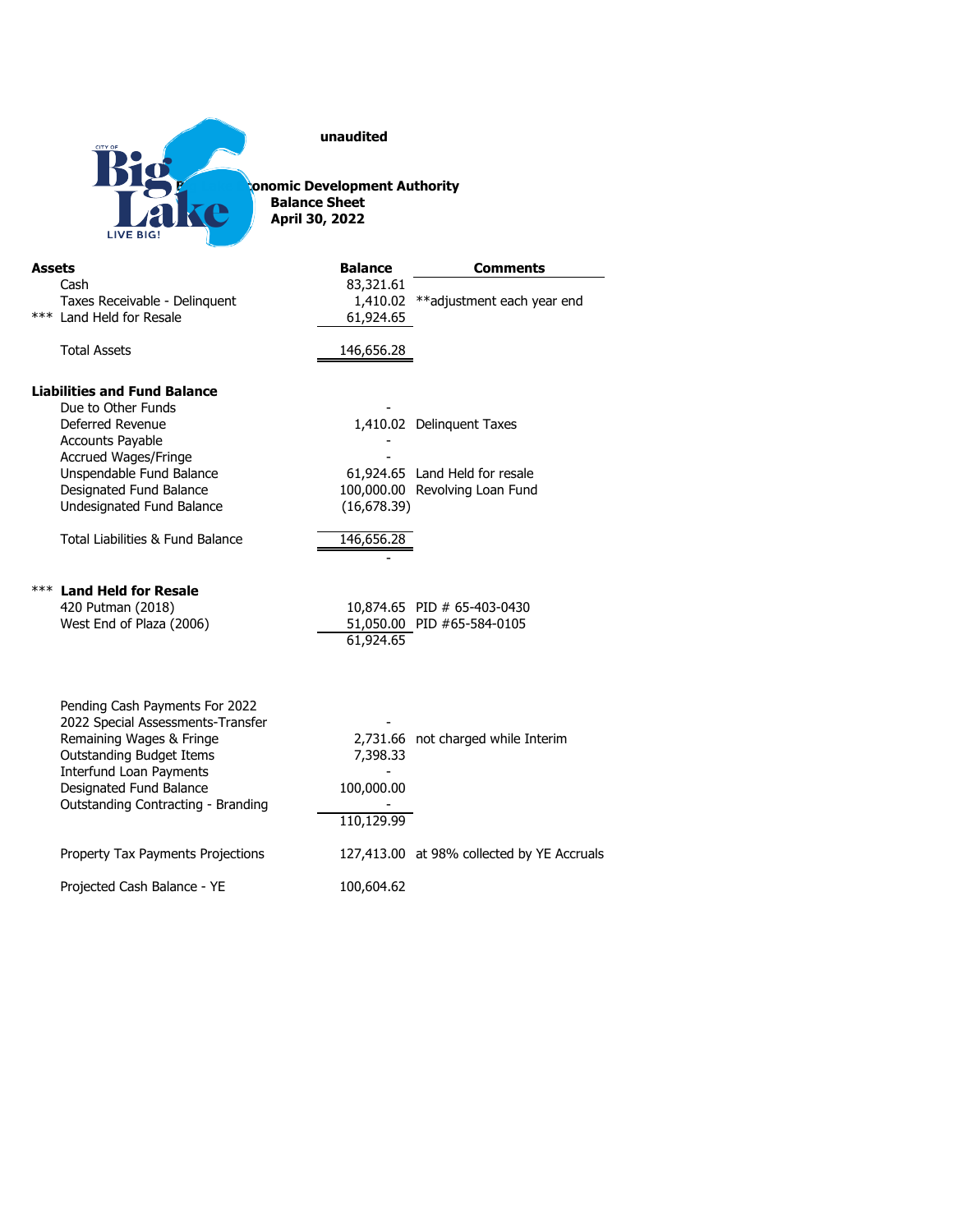

**33%**

### **YTD Budget Remaining**<br> **Actual 2022 Budget Revenues Actual 2022 2022 Budget Comments** RE & PP Taxes - Current Tax First payment to be received in July -<br>RE & PP Taxes - Delinguent Tax Pelinguent - 400.00 400.00 RE & PP Taxes - Delinquent 196.92 196.92 400.00 400.00 Interest Earned 196.92 800.00 603.08<br>Sub Total Operating Revenues 196.92 129,900.00 129,703.08 Sub Total Operating Revenues **Total Revenues** 196.92 129,900.00 129,703.08 0% **Expenditures**<br>Wages & Fringe Wages & Fringe 20,112.34 72,844.00 52,731.66 Community Development Director - 50% - Will not be ch<br>Audit 450.00 500.00 50.00 50.00 Audit 450.00 500.00 50.00 Advertising/Marketing 66.67 1,100.00 1,033.33<br>Consultants 2,000.00 2,000.00 Consultants - 2,000.00 2,000.00 Annual Reports - TIF - 500.00 500.00 For land owned - upkeep<br>- 500.00 500.00 Engineering - 500.00 500.00 00.00 2,250.00 O&E TITLE WORK<br>50.00 50.00 Other Operating Expenses <sup>-</sup> 50.00 50.00<br>Postage 25.00 25.00 Postage - 25.00 25.00 25.00 25.00 25.00 25.00 25.00 25.00 25.00 25.00 25.00 25.00 25.00 25.00 25.00 25.00 25.00 Recording Fees The Contract Contract Contract Contract Contract Contract Contract Contract Contract Contract Contract Contract Contract Contract Contract Contract Contract Contract Contract Contract Contract Contract Contr Snow Removal<br>Subscriptions/Dues Subscriptions/Dues - - - MN Marketing Partnership Training/Schools 660.00 1,000.00 340.00 Community Development Director - Conferences<br>Transfers - Fund 141 IPL 46,362.00 46,362.00 - Transfer to Industrial Park Fund prior year asses Transfers - Fund 141 IPL 46,362.00 46,362.00 46,362.00 - Transfer to Industrial Park Fund prior year assessments<br>Website 250.00 250.00 250.00 - 250.00 - 250.00 250.00 250.00 250.00 250.00 250.00 250.00 250.00 250.00 250.00 250.00 250.00 250.00 250.00 250.00 250 Total Operating Expenditures 68,651.01 128,781.00 60,129.99 Other Expenditures: Interfund Loans Interest Exp **Total Expenditures**  $68,651.01$   $128,781.00$   $60,129.99$ **Operating Revenues less Expenditures** (68,454.09) 1,119.00 69,573.09 Interfund Loan Principal Payment - - - **Projected Fund Balance Inc/(Decr) (68,454.09) 1,119.00** \*\*does not include principal interfund loan payment

**Projected Cash balance Inc/(Decr) (68,454.09)**

**unaudited** 

#### **Big Lake Economic Development Authority Statement of Operating Revenues and Expenditures April 30, 2022**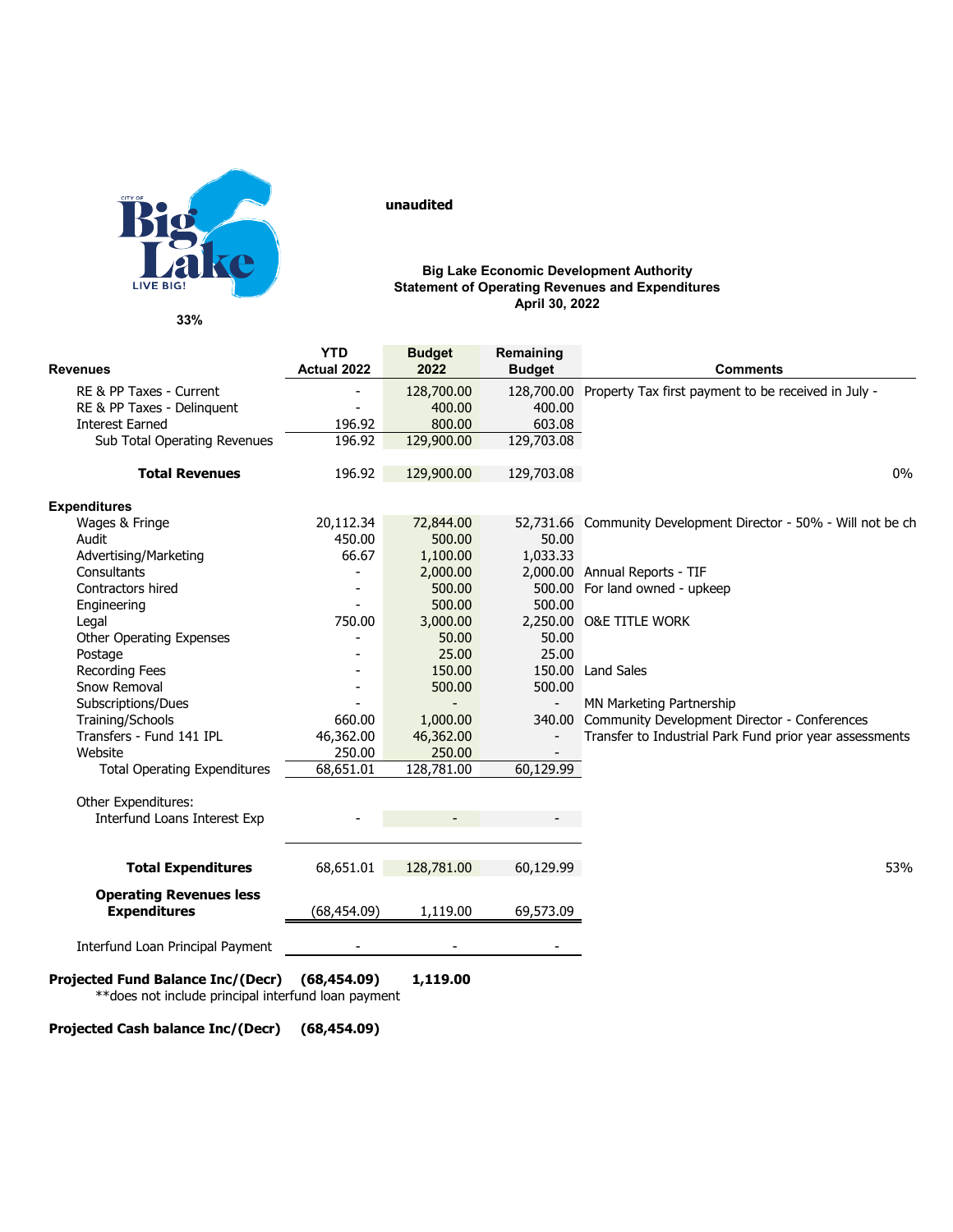

**April 30, 2022**

#### **Big Lake Economic Development Authority**

|                             | <b>Designated Fund Balance</b>                                                                                |                                         |                          |
|-----------------------------|---------------------------------------------------------------------------------------------------------------|-----------------------------------------|--------------------------|
|                             | 2021 Revolving Loan Fund Established                                                                          |                                         | 100,000.00<br>100,000.00 |
|                             | <b>Unreserve Fund Balance</b>                                                                                 | Total Fund Bal                          | (16,678.39)<br>83,321.61 |
| <b>Reconciliation</b><br>GL |                                                                                                               |                                         |                          |
|                             | DEFERRED REVENUE - DELQ PROPERTY TAX RECEIVABLE<br>UNRESERVED FUND BALANCE<br>TOTAL OF UNRESERVE FUND BALANCE | 1,410.02<br>(18,088.41)<br>(16, 678.39) |                          |
| <b>SAC CREDITS</b>          | April 25, 2007 - SAC credits given to BLEDA<br>These credit have been awarded to project 11/2019              | # credits o/s<br>14.00<br>(14.00)       |                          |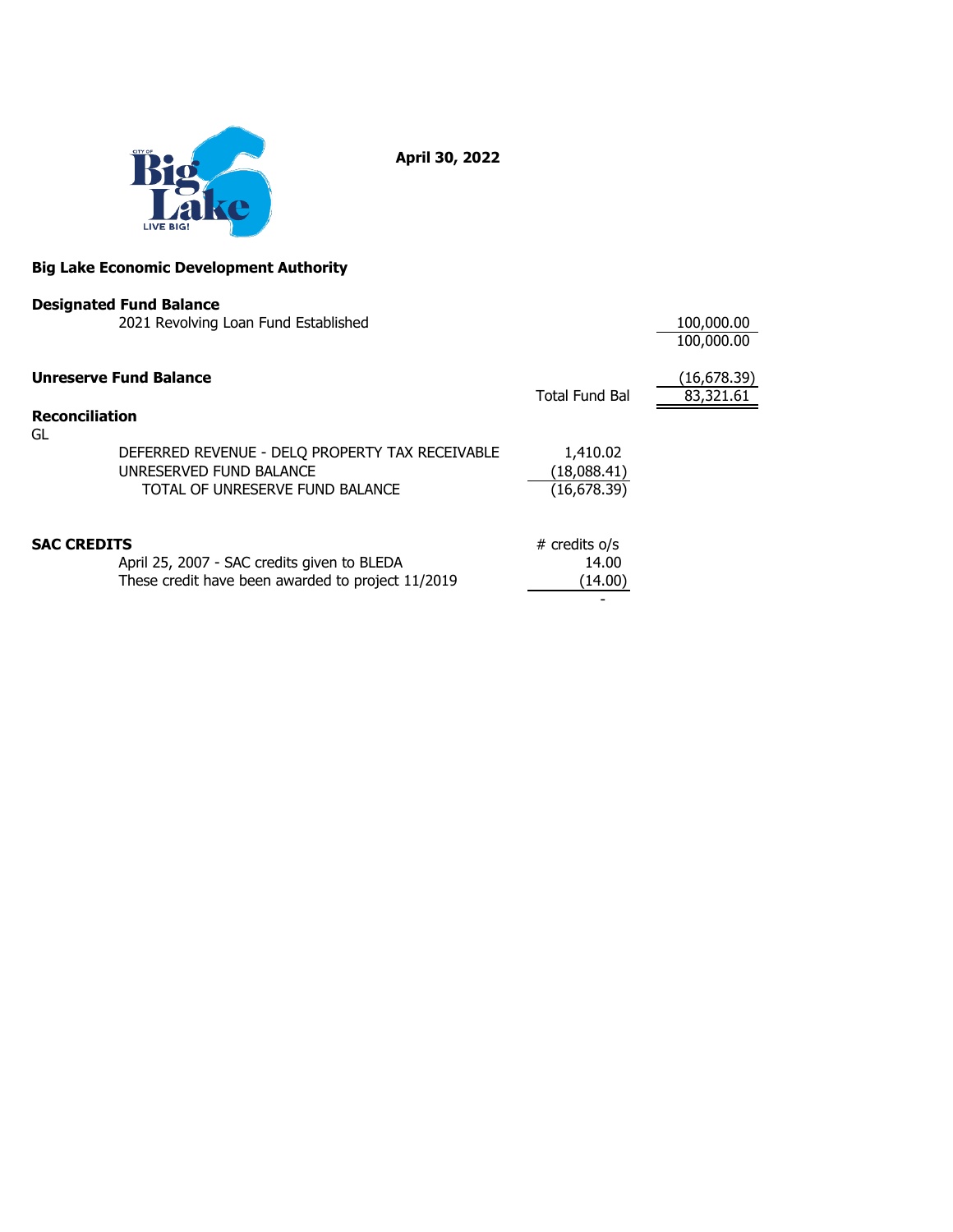



# **Community Development Department Update**

# **1. Permit Activity (as of 4/22/22):**

| <b>Permit Type</b>                               | Permits Issued in YTD 2022 |
|--------------------------------------------------|----------------------------|
| Single-Family                                    | 10                         |
| Multi-Family                                     | $\mathbf 0$                |
| <b>Commercial Projects</b>                       | 20                         |
| <b>Residential Projects</b>                      | 70                         |
| HVAC/Mechanical                                  | 33                         |
| Plumbing                                         | 28                         |
| Zoning                                           | 20                         |
| Land Alteration                                  | $\mathbf 0$                |
| Fire                                             | $\overline{4}$             |
| <b>TOTAL</b>                                     | 185                        |
| *2021 YTD = 236 Permits Issued; 52 Single-Family |                            |

| <b>YTD 2022 Total Valuation</b> | YTD 2022 Permit Fee + Plan Review |
|---------------------------------|-----------------------------------|
| \$22,139,860                    | \$202,491                         |
| *2021 = \$15,536,647            | *2021 = \$242,743                 |

Housing Notes:

- $\triangleright$  Available shovel-ready buildable lots = Nearly gone!
- The City Council approved Prairie Meadows Third Addition Final Plan and Final PUD on 4/27/22 – 75 owner-occupied twinhomes/townhomes at full build out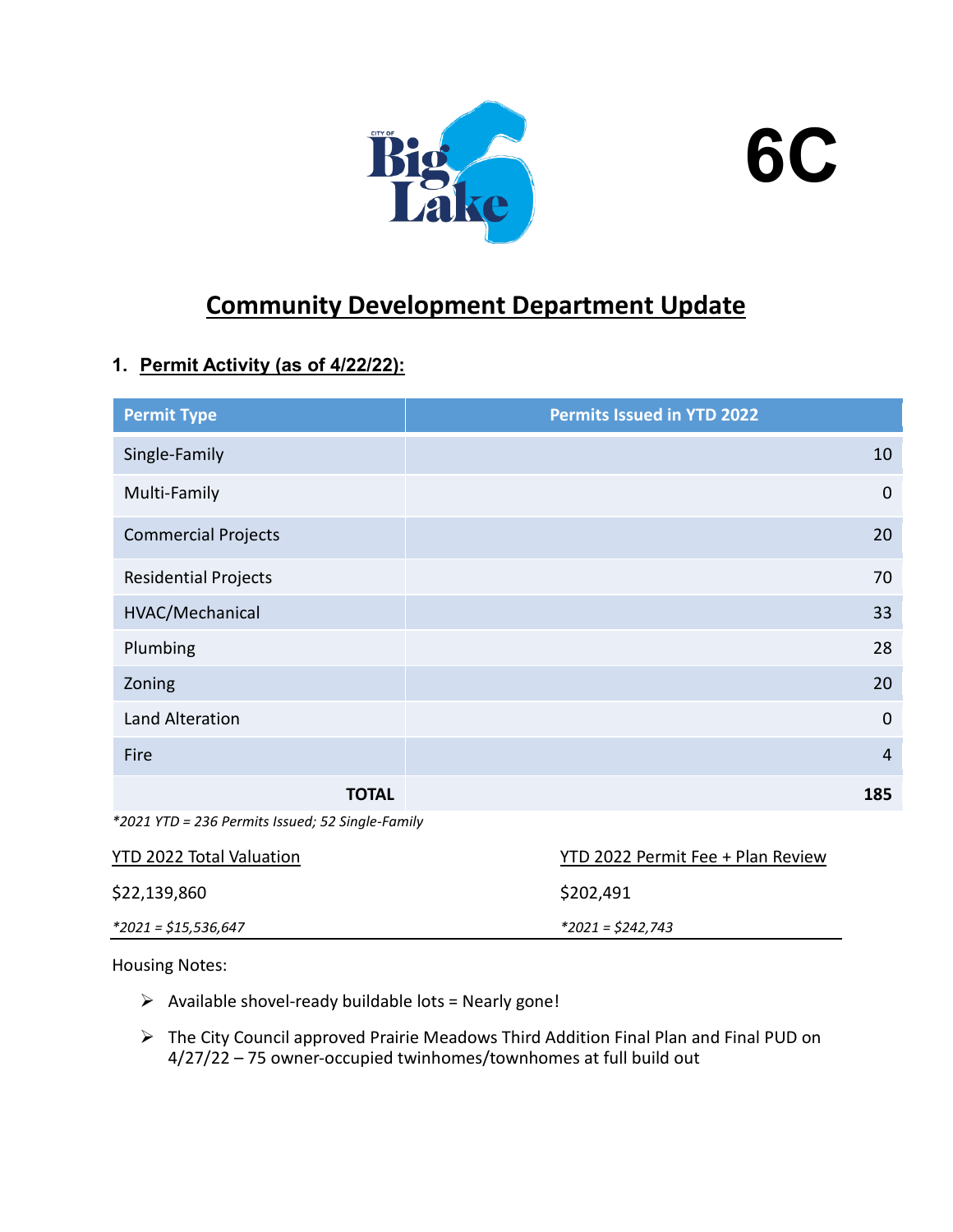- $\triangleright$  The City Council approved Marketplace Crossing Final Plat and Final PUD on 4/27/22 60 rental units
- $\triangleright$  Accepted a concept plan application from JP Brooks for Northland Meadows, which will be presented during the 5/4/22 Planning Commission meeting – 85 owner-occupied single family and 20 owner-occupied townhomes/villas

Commercial/Industrial Notes:

- $\triangleright$  Big Lake Car Condos, Arrow Components, and Premier Marine are in construction
- $\triangleright$  1-4 Zoning District Ground Breaking Ceremony was held on 4/18/22 Access to the district is currently under construction

## **2. BLEDA:**

- $\triangleright$  BLEDA will be reviewing the City's tax incentive policies following Sherburne County's potential policy changes
	- $\circ$  Hanna Klimmek has volunteered to be on a committee to review the Sherburne County Tax Abatement Policy
	- o Northland Securities provided an educational workshop on both TIF and Tax Abatement at 5 pm on April 11, 2022 prior to the scheduled BLEDA meeting
- $\triangleright$  BLEDA continues to focus on marketing, business retention & expansion, selling industrial park land, and increasing community presence
- $\triangleright$  Contract for Private Development EDA parcel located on the corner of Martin/Fern
	- o Full Service Laundromat concept to close by December 31, 2022

## **3. Planning & Zoning:**

- $\triangleright$  Code Revision Project The Subdivision Ordinance meeting regarding recommended changes occurred on 4/19/22 – Discussion was brought to the Planning Commission on 5/4/22
- $\triangleright$  Variance(s):
	- o Signage at 1200 Minnesota Avenue, Premier Marine
- $\triangleright$  Transportation Planning: Parkway Feasibility Study will be in front of the Planning Commission for discussion in June.

## **4. Recreation & Communication:**

- $\triangleright$  Recreation
	- o Community Gardens
	- o Farmers Market (Summer & Winter)
	- o Music in the Park (10-Year Anniversary in 2022)
	- o Movie in the Park